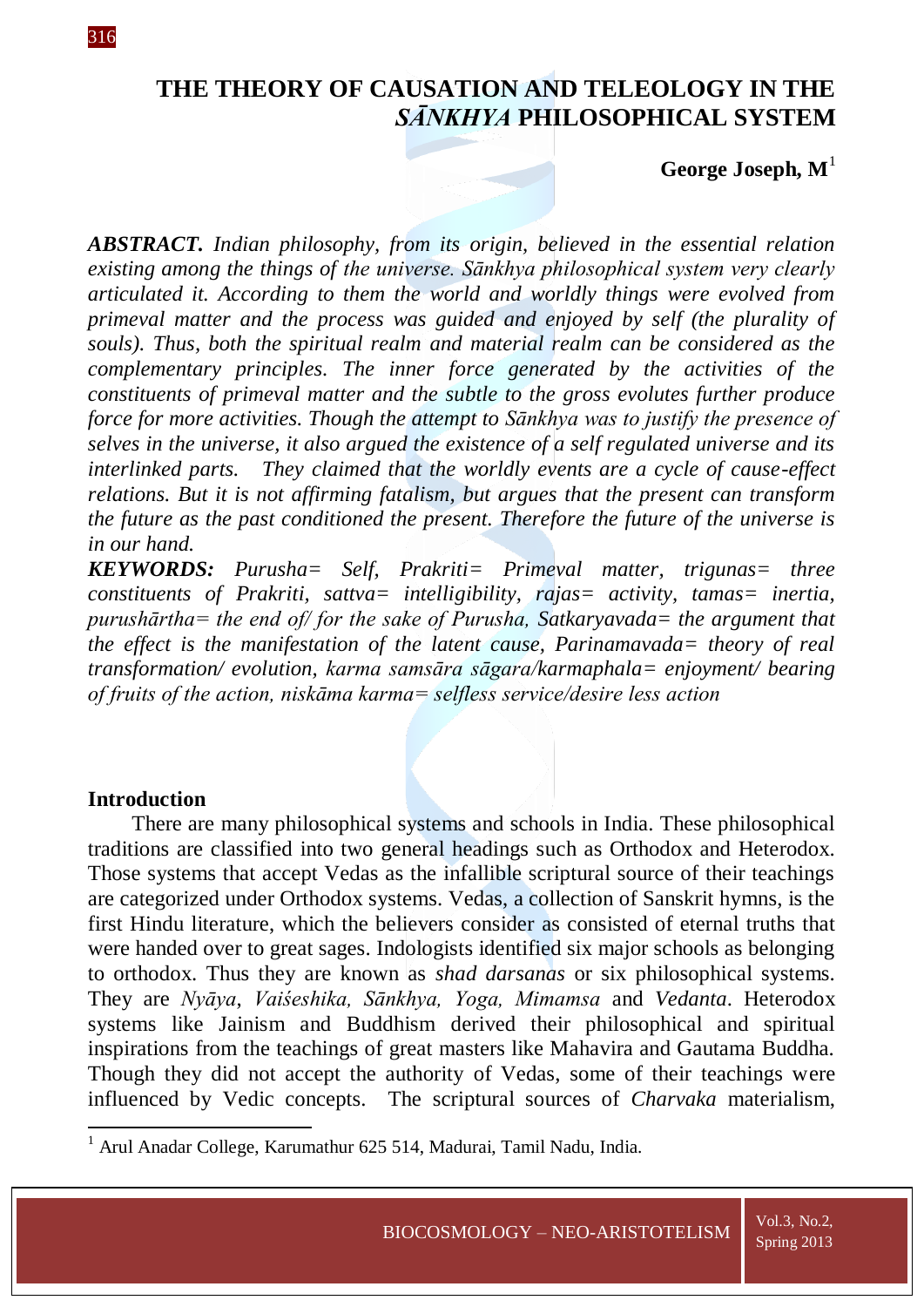another extreme heterodox school, were destroyed in the melee of philosophical disputes. *Charvaka* propagated anti- Vedic and anti- spiritual teachings.

*Sānkhya* system is one of the most ancient and prominent orthodox systems. Kapila, an ancient sage whose period of existence is not known, is considered to be the founder. The authorship of two texts, *Sānkhya sutra* and *Sānkhya pravacana sutra* which are not available now, is attributed to Kapila. The earliest available text is *Sānkhya kārika* of Isvarakrishna which was composed around 5<sup>th</sup> century AD. Many wrote commentaries on it.<sup>1</sup>. Though the system is inspired by Vedic verses and teachings, it is independent in promulgating and interpreting its philosophy. It advocated a system of interdependent pluralistic realism. This paper is an enquiry on the teleological interrelatedness of the universe of realities in the philosophy of *Sānkhya*. The holistic existence of realities in and through cosmic interrelatedness is established and stabilized through the implied force within each and every reality. *Sānkhya* metaphysics can be summarized as pluralistic realism emerged out of ultimate dualism. There are two ultimate principles: pluralistic souls/ selves (*Purusha*) and primeval matter (*Prakriti*). All the things of the world are evolved from primeval matter due to the assistance of the soul.

# *1. Sānkhya* **Metaphysics**

*Purusha* (soul) is translated as the self. *Purusha* is a conscious spirit having pure consciousness. Consciousness is not an attribute or quality of the soul but the very essence of it. Self is the subject of knowledge. In Indian philosophy, mind (*manas*) is different from self. Mind is a product of matter and is considered as the sixth sense organ which has the power of reflecting consciousness. Though self is inactive and undergoes no change, due to its association with matter, it enjoys the fruits of the activities of the matter and its products. Thus the metaphysical dualism could not justifiably be maintained by the system. In the absolute sense, *Purusha* or self is free from all attachment and unaffected by pain and pleasure of the activities of body, mind and intellect which are evolutes of matter. But its inclination to be associated with *Prakriti* and its products confuses itself with any of these things and their activities and thinks as if it is the enjoyer of all activities and suffers *karma samsāra sāgara* (enjoyment of the fruits of action such as pleasure, pain, birth, growth, death and rebirth). The passive *Purusha's* participation with active *Prakriti* stimulates the constituent elements (trigunas) of *Prakriti* to be vibrant and leads to dynamic origin of evolutes. (The concept of *trigunas* is described below.) Isvarakrishna summarizes the metaphysical position of the Sānkhya in the following aphorism.

"Primal Nature is not an evolute; Mahat, etc., the seven, are evolvents and evolutes; the group of sixteen is evolute; the Spirit is neither an evolute nor an evolvent." *Karika III*

**.** 

<sup>1</sup> (*Hiriyanna 2009: 267-69*)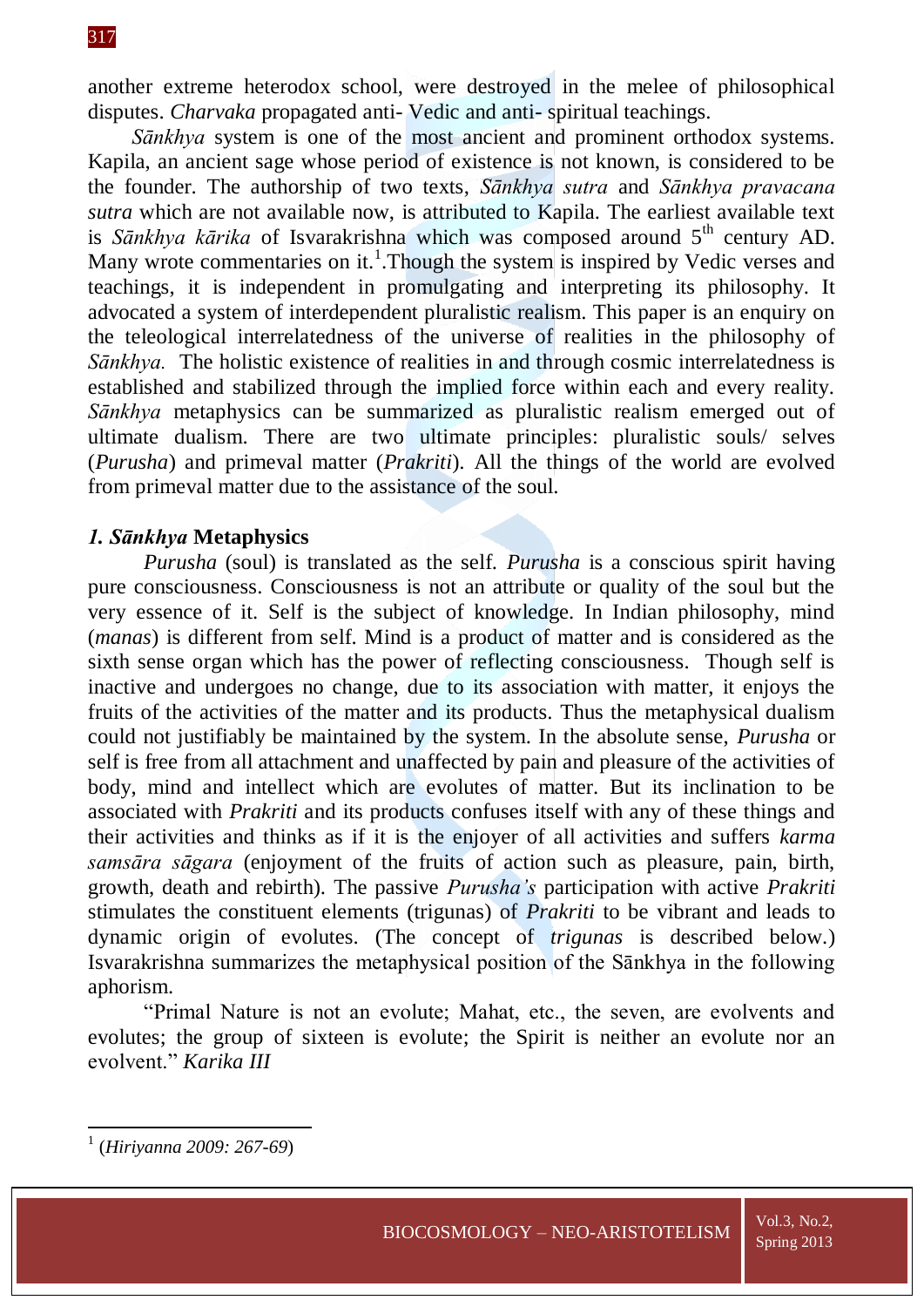According to *Sānkhya*, in total, twenty five principles are there of which one is *Purusha* and the rest are *Prakriti* and its twenty three evolutes. Mental and physical things and force are evolved from *Prakriti*. These twenty three evolutes in turn combine to make the things of this world which undergo change whereas the fundamental twenty three evolutes remain relatively permanent until they merge in *Prakriti* during dissolution. Thus there is a fundamental difference between the evolved principles and combined things of this world. *Prakriti* or primeval matter is the first uncaused cause of the universe. Seven of the evolutes are the material causes of the evolution of other principles. Thus they are evolutes as well as evolvents. The intellect is the first evolute of *Prakriti* and is called *mahat* or the great one. It causes the evolution of ego-sense or self-consciousness. Five sense organs (*Jnānendriyas*) and five organs of action (*Karmendriyas*) are evolved from intellect and ego sense by the play of *sattva guna*. The status of mind is kept somewhere between the first two evolved evolvents and five senses and treated as the sixth sense organ. Thus mind plays an ambiguous role of being in both. Due to the dominant influence of *tamo guna* five subtle elements such as sound, touch color, taste and smell are born from intellect and ego sense. They become the evolvents of the evolution of gross elements (*Panchabhutas*) such as earth, water, air, fire, and sky.

All things of the world, including body and mind, senses and intellect, are limited and dependent. The series of effects should come at first from unlimited and independent cause. *Purusha* cannot be the cause of them as it is heterogeneous in nature. There are many Indian philosophical systems like *Charvakas, Nyāya, Vaiśeshika*, etc who think that the objects of the world are made out of the combination of atoms or elements of earth, water, air and fire. But *Sānkhya* denied it by claiming that the atoms or elements fail to explain the origin of subtle products such as the mind, the intellect, and the ego. The evolution takes place from subtle to gross or from small to big like a tree from seed. Thus *Prakriti* can be considered as the ultimate cause of the world which is uncaused, eternal and all pervading, subtle and ready for creative action. Though *Prakriti* is unconscious, it is subtler than its very fine products like mind and intellect. "*Prakriti* is a very subtle, mysterious and tremendous power which evolves and dissolves the world in a cyclic order."<sup>1</sup> *Sānkhya* system developed many arguments to prove the existence of *Prakriti* as the ultimate subtle cause of the world. Two of the prominent arguments can be summarized. The first one is that the unlimited and independent ultimate cause is necessary for the existence of the limited and the dependent things. Another argument is based on the homogeneity between cause and effect and also the common characters seen in the objects of the world. All living things experience three statuses like pleasure, pain and indifference. These three attitudes should have a common cause and *Sānkhya* attributes it to the *trigunas* or three constituent components of *Prakriti*. They are *sattva* (intelligibility), *rajas* (activity) and *tamas* (inertia).

 1 (*Chatterjee and Datta 2007: 242*)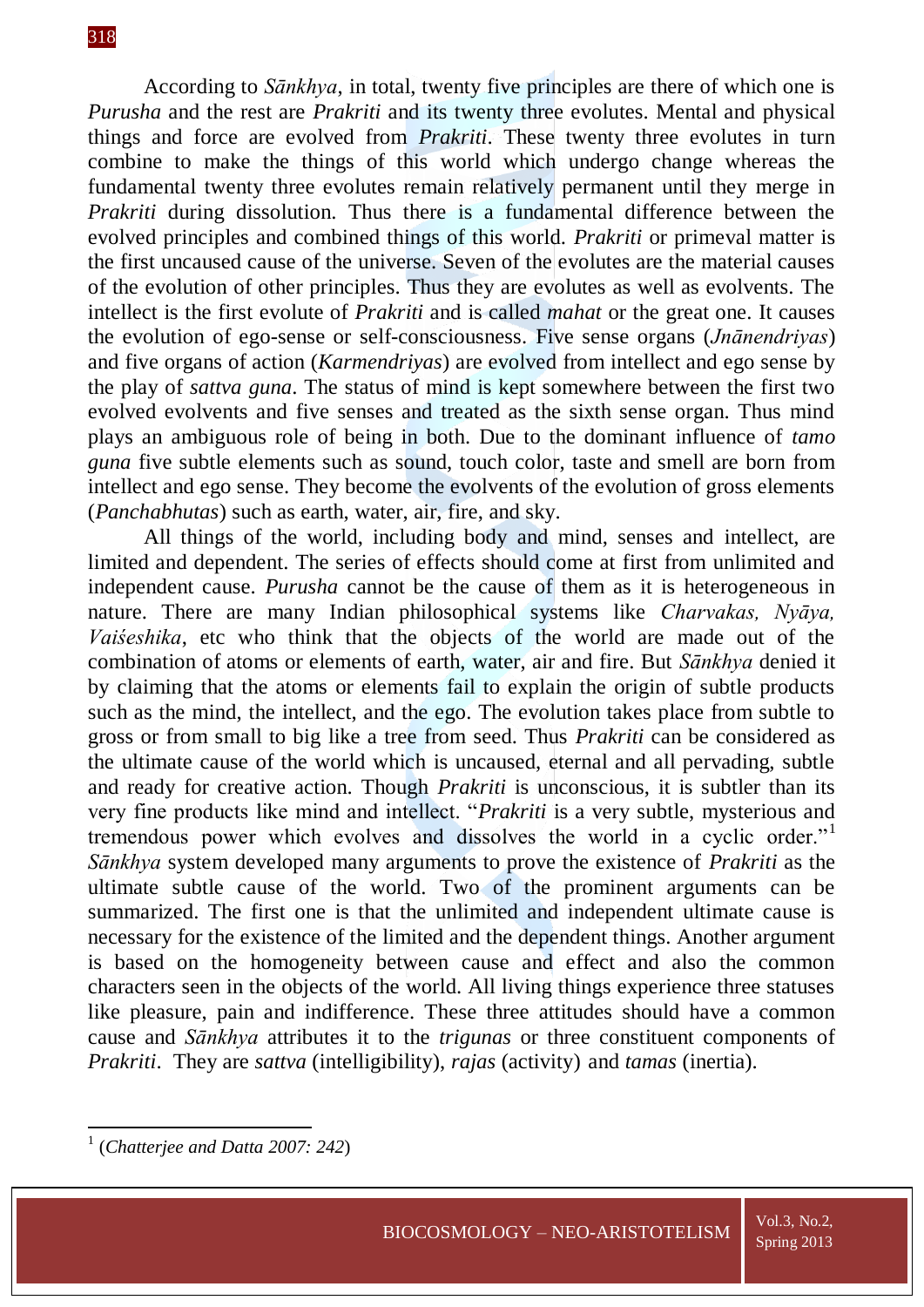*Sattva* elements are of the nature of consciousness, pleasure and luminosity. "The manifestation of objects in consciousness…, the luminosity of light, and the power of reflection in a mirror or the crystal are all due to the operation of the element of *sattva* in constitution of things… So also pleasure in its various forms, such as satisfaction, joy, happiness, bliss, contentment, etc. is produced by things in our minds through the operation of the power of *sattva* inhering in them both."<sup>1</sup>

*Rajas* element is the principle of activity in the *Prakriti* as well as in the worldly objects. It makes everything including *sattva* and *tamas gunas* move. "It is on account of *rajas* that fire spreads, the wind blows, the senses follow their objects and the mind becomes restless. On the affective side of our life, *rajas* is the cause of all painful experiences and is itself of the nature of pain."<sup>2</sup> It is of the nature of pain, and is mobile and stimulating.

*Tamas* is the principle of passivity and negativity. It is opposite to the features of *sattva* in many ways. While *sattva* reveals the object of its existence, *tamas* conceals the objects and its qualities. It is unintelligent and opaque. Its presence paves way for ignorance, confusion and illusion. Being passive *tamas* restricts the activities of *rajas* in the things.

The *gunas* are in the state of both conflict and co-operation with one another. *Sattva*, *rajas* and *tamas* together reduce the extremity in the evolved things of the world and create balance and order in the universe. The cosmic balance is the manifestation of the initial equilibrium of the *gunas* within the primeval *Prakriti*. The *gunas* always go together and can never be separated from one another. Nor can any one of them produce anything without the help of other two. "Just as the oil, the wick and the flame, which are relatively opposed to one another, co-operate to produce the light of a lamp, so the *gunas* co-operate to produce the objects of the world, although they possess different and opposed qualities. So all the three *gunas* are present in everything of the world, great or small, fine or gross."<sup>3</sup> But the relation is not a mutually agreeable relation. Each *guna* tries to domineer over the other two. The presence of predominant *guna* determines the nature of the things. The three components of *Prakriti* are almost like the tripartite division of soul in Plato. In effect Platonian societal classification had been established and stabilized in India based on the predominance of *guna* or quality in person which is known as caste system. Similarly, the nature of objects into good, bad and indifferent, or into pure, impure and neutral is determined by prevalence of *sattva*, *rajas* or *tamas* respectively.

Whether in equilibrium or in evolution, *gunas* undergo constant change. While these constituent qualities are in equilibrium in the primeval matter during dissolution, each *guna* changes within. During dissolution, one is not disturbing the other but it moves within itself. When *gunas* move against the other, they affect on one another and create manifold things of the world as the product of the evolution of

1

<sup>1</sup> (*Chatterjee and Datta 2007: 244*)

<sup>2</sup> (*Ibid: 244-45*)

<sup>3</sup> (*Chatterjee and Datta 2007: 245*)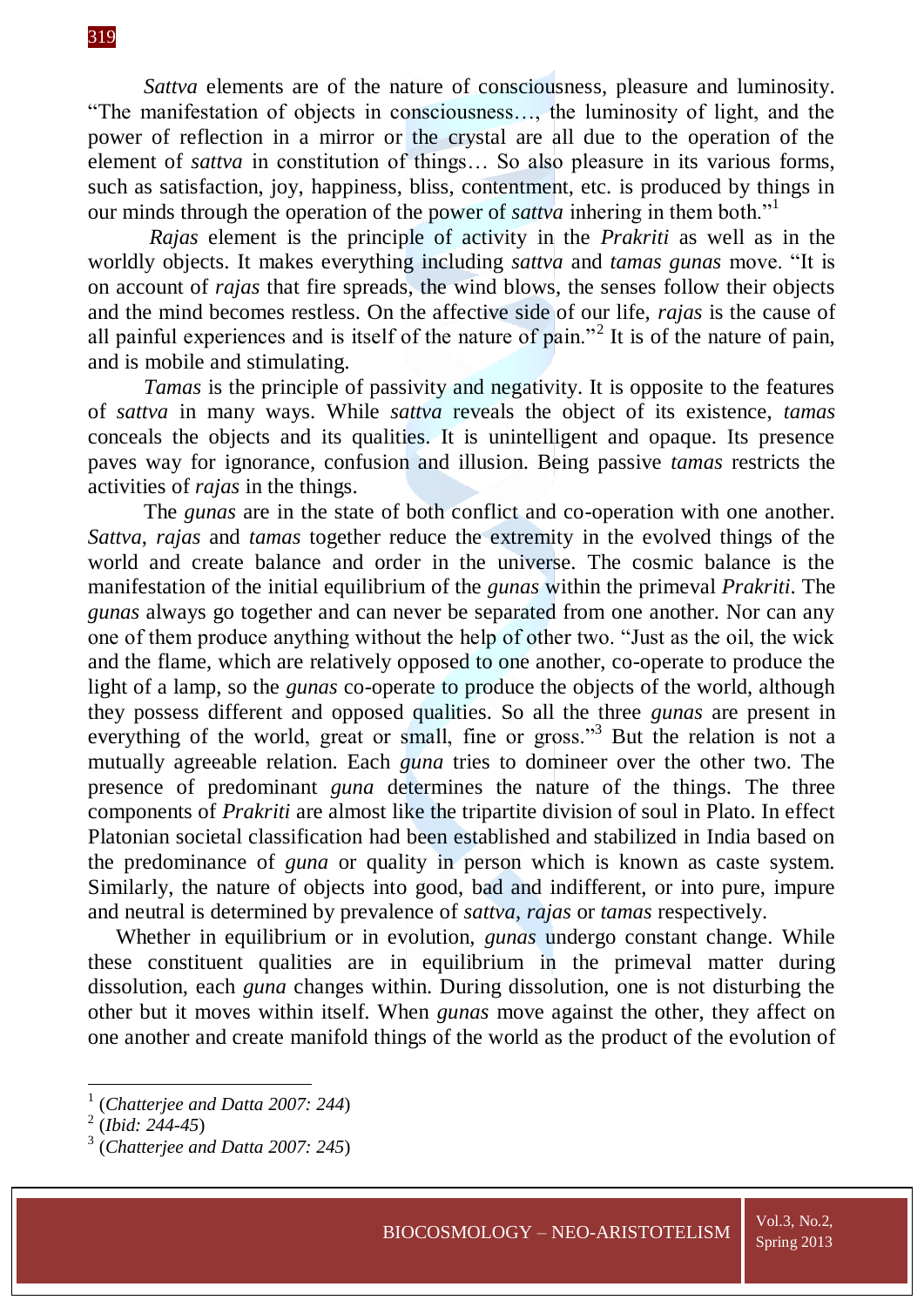*Prakriti*. This is known as *Prakriti parinama* or the evolution of primeval matter. When the *Purusha* or Soul comes into association with the *rajo guna*, the principle of activity within *Prakriti,* it will be vibrated and in turn disturb the original equilibrium existing among *gunas*, and they entangle among themselves, and burst out into the subtle to the gross particles and things of the universe as described in the big bang theory. "Because of the all-pervasive co presence of the two ultimate principles, the three constituent processes of primordial materiality undergo a continuing transformation (*parinama*) and combination (*samghata*) for the sake of consciousness (*purusārtha*)" <sup>1</sup> The conflict within the infinite bosom of *Prakriti* to domineer over the others results into the new combination in different proportions. The first three products of *Prakriti* in evolution are the intellect, the ego and mind. They are psychical in appearance and physical in reality. *Purusha* or pure consciousness is different from them, but due to illusory proximity with *Purusha*, they appear conscious and reflective. And then all elements, senses and activities are born. And their different combinations make all other living and non living objects in the processes of evolution. Thus the whole process of the origin of the universe and its parts could be explained in a materialist pattern. Yet *Sānkhya* brought the spiritual principle above all the activities and changes. The *Sānkhya* claims that the process of evolution is for the liberation of selves. The ongoing evolution and dissolution is a continuous cyclic process of *Purusha's* association with *Prakriti* and dissociation and liberation from it. "That is, there are periods of evolution and dissolution alternating so that it is not a process of continuous progress in one direction only. It would seem also that dissolution is the normal state, for there is a persistent tendency in prakrti when in evolution, to revert to that state."<sup>2</sup> The process happens cyclically and periodically.

#### **2. Theory of Causation**

The fundamental metaphysical relation existing between cause and effect is explained by the *Sānkhya* through its theory of causation known as *satkaryavada*. According to *satkaryavada* the effect (*karya*) is implicitly pre-existent in its cause prior to its production. Isvarakrishna substantiates it in the following aphorism. "The effect is existent (in its cause), since, non-existent cannot be produced, since the material (cause) is selected, since everything cannot be produced (from anything), since a potent (cause) produce that of which it is capable and since (effect is) of the same nature as the cause." *Karika*-*IX*.

Isvarakrishna argues that the effect before it became an effect, existed in its material cause, otherwise no effort could bring it out. For 'from nothing, nothing comes'. There is necessary relationship between material cause and effect. The desired effect is possible only from the assigned cause. For example, oil exists in the seed not in the sand. We select the raw material that can produce the desired effect.

 1 (*Potter 1987: 23*)

<sup>2</sup> (*Hiriyanna 2009: 273*)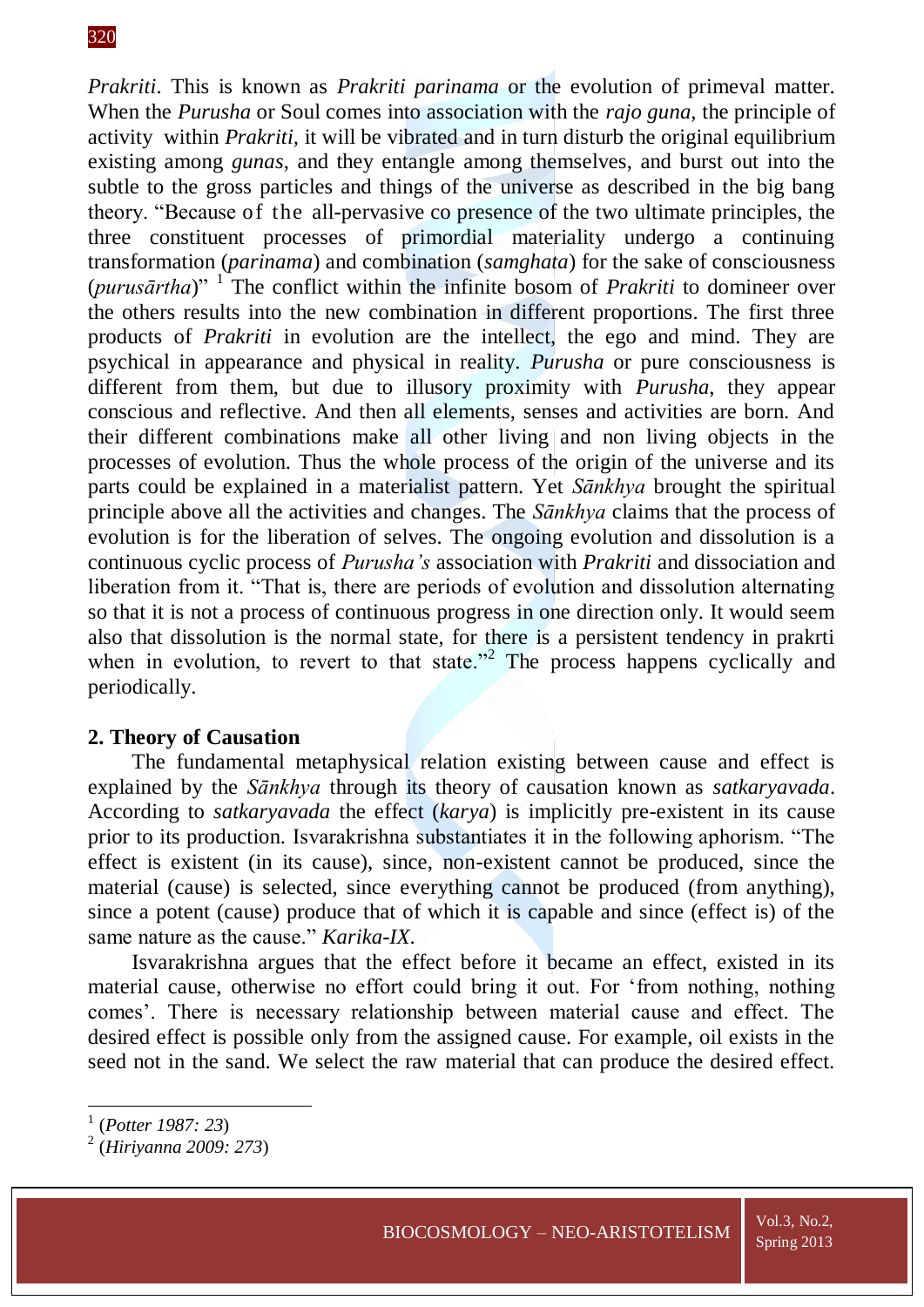For making curd, no one chooses water but only milk. The effect is not a new creation. Production is only the manifestation of what is hidden. Since a nonexistent thing cannot be produced, an effect exists in its cause in an un-manifested form. Similarly, destruction of an object also is only the change of form. Another implication of *Sānkhya* concept is that a potent thing can produce its capability. All accessories and efficient cause can produce pot if the clay is available. Clay has the potency to become earthen pot. Based on the *satkaryavada* principles, *Sānkhya* developed its *parinamavada*.

In Indian philosophical systems, theory of causation is discussed mainly in two metaphysical domains. One is on the origin and sustenance or maintenance of the universe and its destruction or decay. The second one is on the birth of living beings as the bound souls and continuation of bondage through a series of transmigrations and finally their liberation. In it, we discuss the initial association of the self with matter, continuous enjoyment of the fruits of the activities of the matter and final liberation by detaching from the activities of the matter. The former is the discussion on the cause-effect relations in the macro-cosmic sphere and the latter in the microcosmic level. With regard to *Sānkhya* system, we have seen the origin of macrocosm as due to the association of *Purusha* and *Prakriti*. All the twenty three evolutes fall under the macrocosmic explanation. All these evolutes in turn form the living and non living objects through different combinations. The microcosmic realm is the experience of individual soul as if it is living in the body and possesses the body as itself and enjoys the fruits of all the activities of body. This paves way for the continuous presence of the spiritual reality in all the living organisms of the universe. As the traditional Indian philosophy was pessimistic about the living in the world, it found the life of spirit in the world as bondage. Yogic practices were suggested as the path for liberation. The cause for macrocosm and microcosm was attributed to primeval matter. But *Sānkhya* overcame its materialistic inclination by bringing spirit into the evolutionary process. Thus homogeneity between cause and effect is established, and at the same time the presence of heterogeneous reality is not denied in the universe. Though *Sānkhya* could not philosophically justify the heterogeneity, it successfully argued the sameness between cause and effect.

*Satkaryavada* has got an important place in Indian philosophy. According to it the cause is understood as a potency of the material to manifest as the effect when the condition of the manifestation is mature. The causal process involves a modification of material cause. The effect is not produced as a reality that is distinct from its underlying cause. The effect lies latent in the cause which in turn brings into being the following effect. It maintains that effect is real. Before its manifestation it is present cause in a potential form. According to it world is a series of effects.

In opposition to this position, systems like *Nyāya* and *Vaiśeshika* hold *asatkaryavada* or the doctrine of non- existent effect. It means the effect is not preexistent in its cause prior to its production. The effect, once non- existent, comes into being afterwards signifies that new things can be added to those already in existence. Thus it is known as *arambhavada* or doctrine of new creation. Anything that has a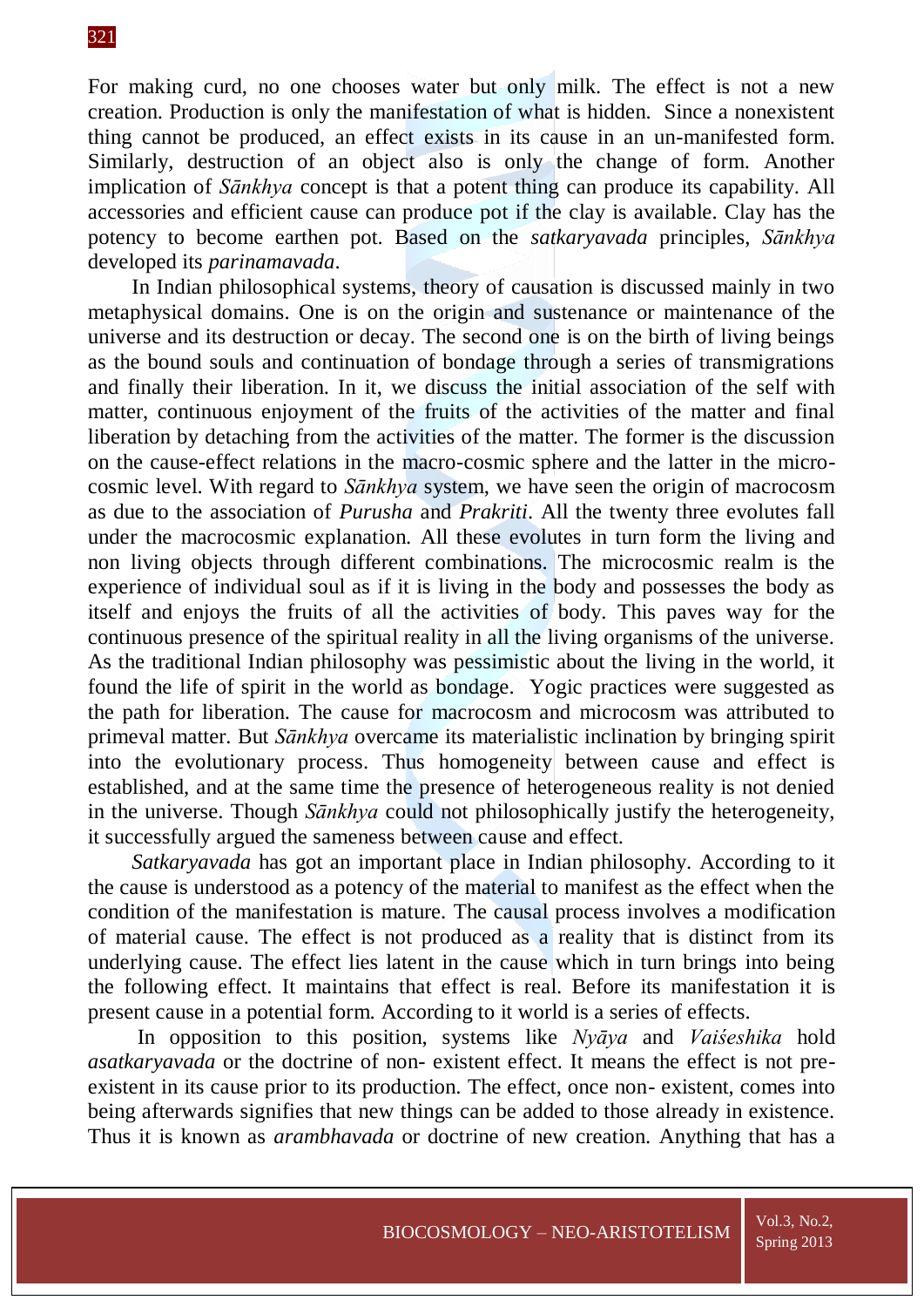beginning ends at some stage. "… the asat-karya-vada signifies not only that the nonexistent comes to be, but that an existent product sooner or later also ceases to be."<sup>1</sup> Thus these systems, in a way accept the possibility of the origin and destruction. On the contrary *Sānkhya satkaryavada* implies the cyclic eternal existence of all comprehensive reality.

*Sānkhya* system developed the following arguments in favor of *satkaryavada*. If the effect were not in the material cause, no effort could bring it into existence. If the oil was not there in the seed, no crushing can bring it out. For example, from sand no oil can be produced. Under favorable conditions, the cause manifests into effect like seed becomes tree. This example is cited to claim that there is an invariable relation between the effect and its material cause. We see that only certain effects can be produced from certain causes only. Curd can be made from milk not from water. This, in another way, states that the effect is potentially contained in the cause. The effect is the manifestation of the cause or actualization of the cause. *Satkaryavada* clearly asserts the homogeneity between cause and effect. Everything in the nature is made out of material nature due to the association of self. Thus spirit is present in the universe. The manifested is the combination of matter and spirit. The psychic elements in nature are inclined to climb to the realm of pure spirit. If the presence of spirit was removed, *Sānkhya* system would have become materialism.

# **3. Parinamavada**

*Sānkhya* theory of *satkaryavada* is generally known as *parinamavada* or theory of real transformation. It means the effect is a real evolution from cause. In other words, the effect is the cause in a new form. For example, the gold and gold ornaments are essentially identical concerned with matter and different with regard to form. "Between the two, cause and effect, there is a relation of identity-anddifference- identity of stuff but difference of form. Both identity and difference are real."<sup>2</sup> Thus all objects of the world are the transformation of primeval matter. It is the self-emanating subtle hidden seed of the universe, simultaneously being the efficient cause as well. Self is the guiding principle and the enjoyer of the *Prakriti parinama* (transformation).

# **4. The Law of Karma**

The law of karma is a philosophical and religious concept that is accepted by all systems of Indian philosophy except *Charvaka*. Karma is the great law of cause and effect, of action and reaction, which controls the destiny of all living entities. The law of karma states that every action performed in life creates another reaction which in turn produces a new counter action. Thus an endless chain of actions and reactions is produced which binds the living entity to his good or bad deeds and better or worse rebirth and finally liberation through continuous birth. "Among the most prominent

 1 (*Hiriyanna 2009: 239*)

<sup>2</sup> (*Mohanty 2002:76*)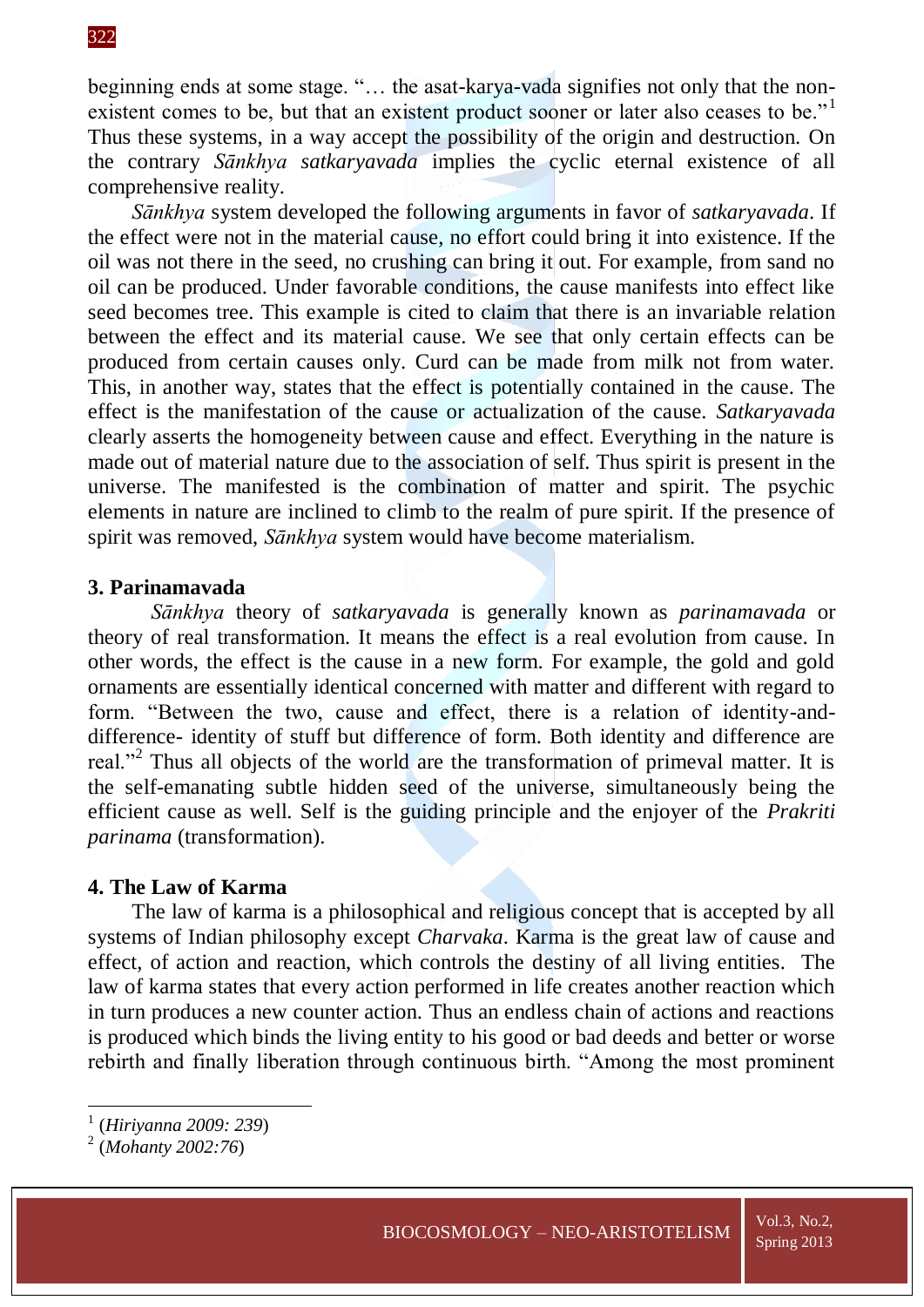philosophical problems which engaged the minds of Indian thinkers, the problem of causal order was observed to have direct import on the theory of the bound human existence."<sup>1</sup>This is known as the transmigration of the soul through different bodies not only of human but also of other living organisms. The spiritual principle present in every organism links everything as part of a related whole.

Everything originates due to the prior conditions or causes. Similarly, every action bears fruit which is known as *karmaphala* or fruits of the action. *Karmaphala* or bearing fruits of action is considered to be something negative in Indian philosophy, because it is a binding force. We act, because we are attached to the desired goal and we cannot act without desiring for fruits or gain. Most of the time we desire trivial and worldly gain, and for the sake of attaining them we lose ourselves. "Different is the good, and different, indeed, is the pleasing…One who is wise considers the two all round and discriminates them. He chooses the good in preference to the pleasing. One who is stupid chooses the pleasing for the sake of acquisition and prosperity… go round and round, staggering to and fro, like blind men led by one who too is blind." *Katha Upanisad*, I, 2, 1-6.<sup>2</sup> Our action with the attachment to the worldly pleasure binds the self, the enjoyer of action, to the fruits of action and it obstructs the process of liberation. *Prakriti* by nature is active and *Purusha* enjoys the fruits of action and thus *Purusha* is bound to the world. Action bears fruits and fruits, in turn, stimulate action. According to the law of karma, the fruits of the past actions were accumulated in us and they create the present and the present can form the future. Thus the causal circle is within, and the teleology is self determined. The *Bhagavad Gita*, a sacred text of Hinduism, which is very much influenced by *Sānkhya* philosophy, converted the negative karma theory into a positive *niskāma karma* or selfless service as a means for liberation. According to it one has to renounce the attachment for the fruits action for oneself by dedicating them for the wellbeing of all. "As the unlearned act from attachment to their work, so should the learned also act,…, but without any attachment, with the desire to maintain the world-order." (*Bhagavad Gita* III. 25.) Therefore, *karmaphala* or fruits of action is not binding the actor but bears as blessings in the society. Thus the action of a karma yogi or selfless servant is altruistic, functioning for the wellbeing of the world. A renounced person realizes that everything emerges from *Prakriti* and happens within *Prakriti*. The material cause and the efficient cause of evolution and dissolution is *Prakriti*. And they happen in a cyclic manner. Similarly, the love and hatred relationship between *Prakriti* and *Purusha* is an eternal dialectical mystery in which one has to participate in a constructive manner.

# **Conclusion**

*Sānkhya* advocated dualism: the belief in two independent ultimate substances. They are *Purusha* or Self and *Prakriti* or Prime matter. But in the process of

 1 (*Sinari 1984:37*)

<sup>2</sup> (*Mahadevan 2000:60)*